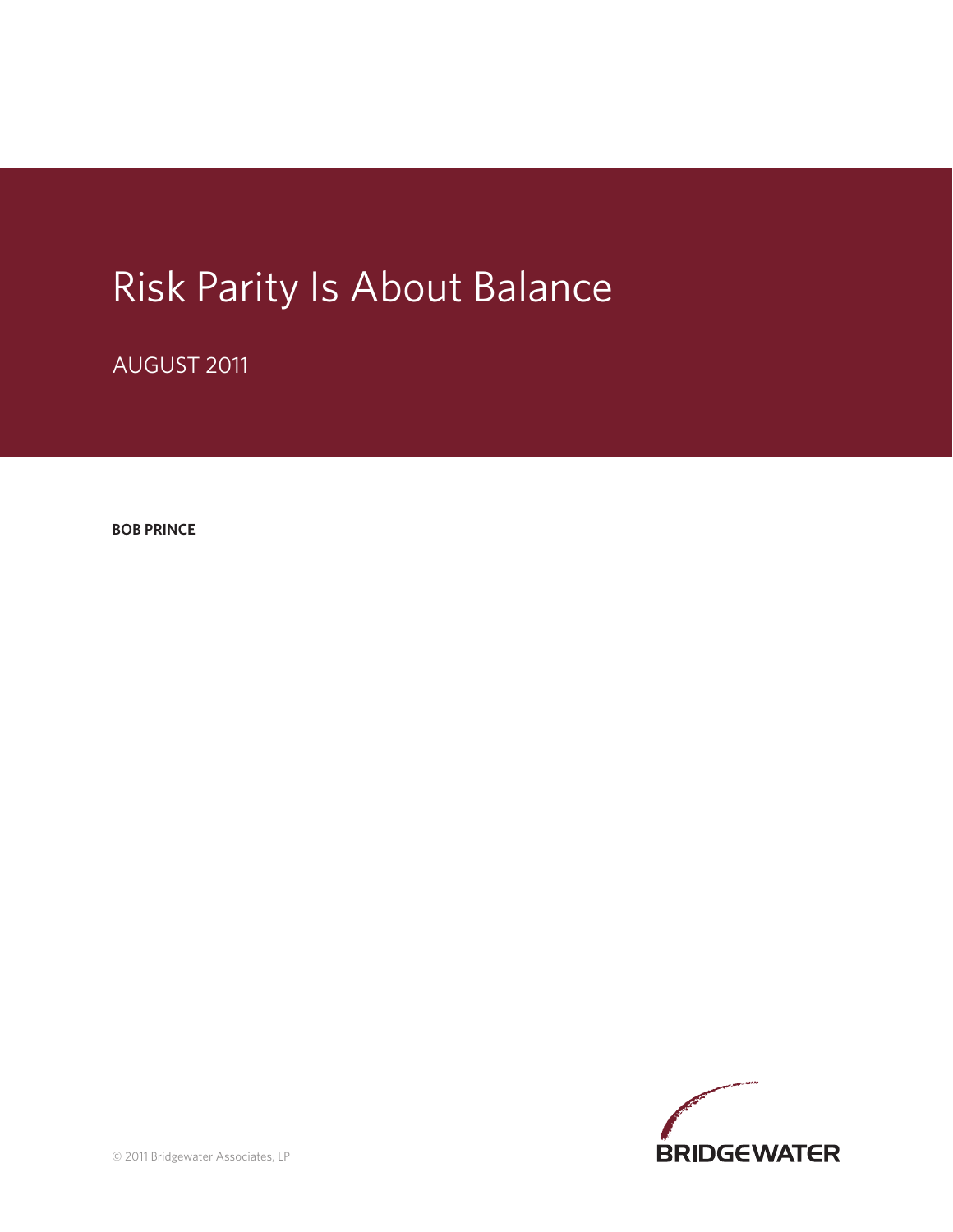Over twenty years ago Bridgewater Associates pioneered portfolio<br>balancing concepts that came to fruition with the creation of the<br>HI Weather asset allocation strategy in 1996. Recently, several<br>managers have begun to offe balancing concepts that came to fruition with the creation of the All Weather asset allocation strategy in 1996. Recently, several managers have begun to offer strategies based on some of these concepts, under the banner of "Risk Parity." Adoption of these more balanced asset allocation strategies has surged in the institutional investment community, as investors increasingly realize that concentrated portfolios are dangerous and unnecessary for meeting their return requirements.

In the following article, Bob Prince, Co-Chief Investment Officer of Bridgewater, explains the concept of balance that lies behind the Risk Parity approach, and All Weather's unique way of achieving reliable balance.

| 1980s-90s                                                                                                                                         | 1996                                                               | 2003                                              | 2004                                                                                                                                       | 2005                                                       | 2011-Present                                                                                                              |
|---------------------------------------------------------------------------------------------------------------------------------------------------|--------------------------------------------------------------------|---------------------------------------------------|--------------------------------------------------------------------------------------------------------------------------------------------|------------------------------------------------------------|---------------------------------------------------------------------------------------------------------------------------|
| Bridgewater cements<br>key investment<br>principles: separate<br>alpha & beta,<br>allocate risk not<br>capital, concentrated<br>risk is imprudent | Bridgewater creates<br>All Weather for Ray<br>Dalio's family trust | First institutional<br>investor in All<br>Weather | Bridgewater<br>publishes seminal<br>piece "Engineering<br><b>Targeted Returns</b><br>and Risks"<br>explaining the<br>principles of balance | Other managers<br>begin offering "Risk<br>Parity" products | Risk Parity gains<br>broad acceptance &<br>adoption<br>80% of institutional<br>investors are familiar<br>with Risk Parity |
| Bridgewater creates<br>its first ultra long<br>duration nominal<br>bond and global<br>inflation-linked bond<br>mandates, designed                 |                                                                    |                                                   |                                                                                                                                            |                                                            | 25% currently have<br>an allocation; 25%<br>are considering one<br>45% of those with<br>allocations are                   |
| to balance clients'<br>equity risk                                                                                                                |                                                                    |                                                   |                                                                                                                                            |                                                            | planning to add to<br>their allocations; the<br>remainder plan to<br>maintain theirs*                                     |

\*Source: *aiCIO* magazine Fall 2011 Risk Parity Survey

## Risk Parity Is About Balance

It is about balancing a portfolio's risk exposures to attain a greater chance of investment success than what is offered by traditional, equity-centric approaches to asset allocation. We are very pleased to see investors moving in this direction, as we have been communicating and debating our "All Weather" principles of balanced beta with our clients and with the investment community for the past sixteen years. From these core principles the Risk Parity space was born. We want to take this opportunity to revisit those original principles, and to explain how we apply them to achieve **reliable balance**, which has proven its value in our real-time management of All Weather since 1996 and in 85 years of back-testing. The best way to achieve reliable balance is to design a portfolio based on a fundamental understanding of the environmental sensitivities inherent in the pricing structure of asset classes. This is the foundation of the All Weather approach.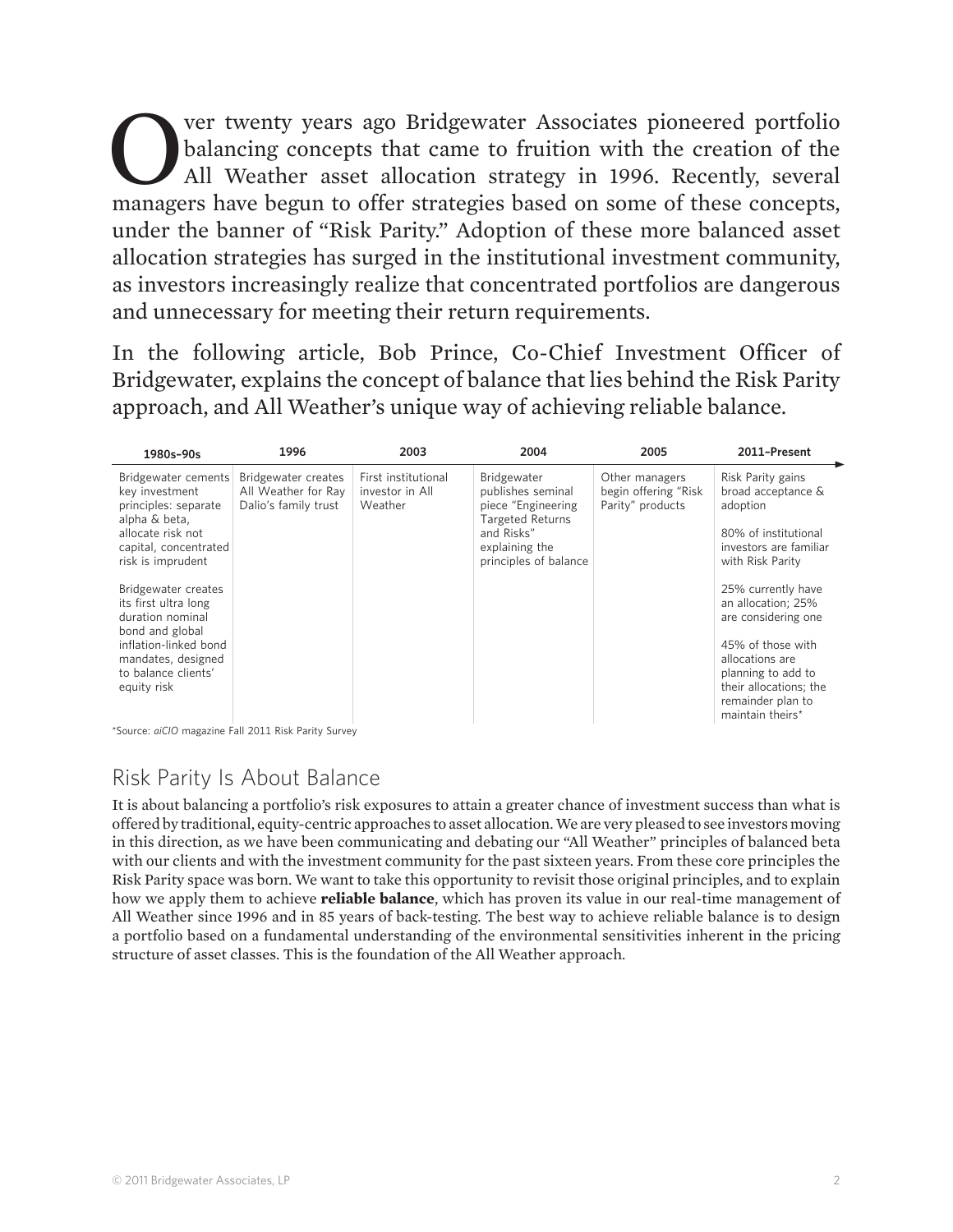## The Problem with the Traditional Approach to Asset Allocation

The traditional approach to asset allocation tolerates higher short-term risk through a concentration of risk in equities in order to generate higher longer-term returns. A conventional portfolio has over half of its dollars and roughly 90% of its risk in equities. This approach has a serious flaw—if the source of short-term risk is a heavy concentration in a single type of asset, this approach brings with it a significant risk of poor long-term returns that threatens the ability to meet future obligations. This is because every asset is susceptible to poor performance that can last for a decade or more, caused by a sustained shift in the economic environment. These shifts occur with enough regularity that you are virtually certain to experience them in your lifetime. As a result, the long-term risk of holding a portfolio that is concentrated in equities, or in any other asset for that matter, is much greater than most investors realize and, in reality, too great for them to bear. *Unfortunately' this concentration is a form of risk that the world's pension fund industry has universally taken' leading to today's pervasive underfunded status.*

This form of long-term risk is unnecessary. While a balanced portfolio will have short-term risk, it can be neutralized to sustained shifts in the economic environment. This means that short-term risks can cancel out over time, allowing an investor to more consistently achieve the higher long-term returns that they desire.

#### Collect the Risk Premium, Mitigate Changes in Conditions

Twenty years ago we asked ourselves the following simple question:

 *What mix of assets has the best chance of delivering good returns over time through all economic environments?*

We knew we couldn't get to a reliable answer through the traditional approach that depends on correlation and volatility assumptions. Correlations are unstable and unpredictable, and tend to change in the worst way at the worst possible time. Similarly, asset risk is difficult to predict and when things get bad, risks tend to spike higher. Moreover, most measures of risk do not adequately reflect the potential for sustained adverse environments that can produce sustained poor returns.

So to answer our question we returned to first principles of asset pricing to find basic truths that we could rely on. We identified two timeless and universal truths about asset pricing, principles that form the foundation of our approach:

- 1. Asset classes outperform cash over time.
- 2. Asset prices discount future economic scenarios.

These are the primary determinants of asset pricing because they reflect the essential ingredients that investors require from an investment transaction. Regarding the first, when you make an investment you transfer liquidity from your pocket to someone else's, and that transfer carries risk: giving up liquidity today creates the risk that you lose an opportunity to put that liquidity to work tomorrow. So an investment needs to offer you compensation (a risk premium) over and above what you could earn by keeping your money in cash. And by the same logic, the more risk you take, the more compensation you require. Regarding the second, the price of any asset reflects the discounted value of the asset's expected future cash flows. These expected cash flows, as well as the discount rate, incorporate expectations about the future economic environment, such as the level of inflation, earnings growth, the probability of default, and so on. As the environment and expectations change, the pricing of assets will change. For example, if inflation rises, expectations of the value of money tomorrow change, and this change in conditions will be priced into the value of assets today.

Given these two structural elements of pricing, the returns of any asset will have two main drivers: the accrual of and changes in the risk premium, and unanticipated shifts in the economic environment. The goal of strategic asset allocation then becomes clearer: it is to collect the risk premium as consistently as possible, by minimizing risk due to unexpected changes in the economic environment.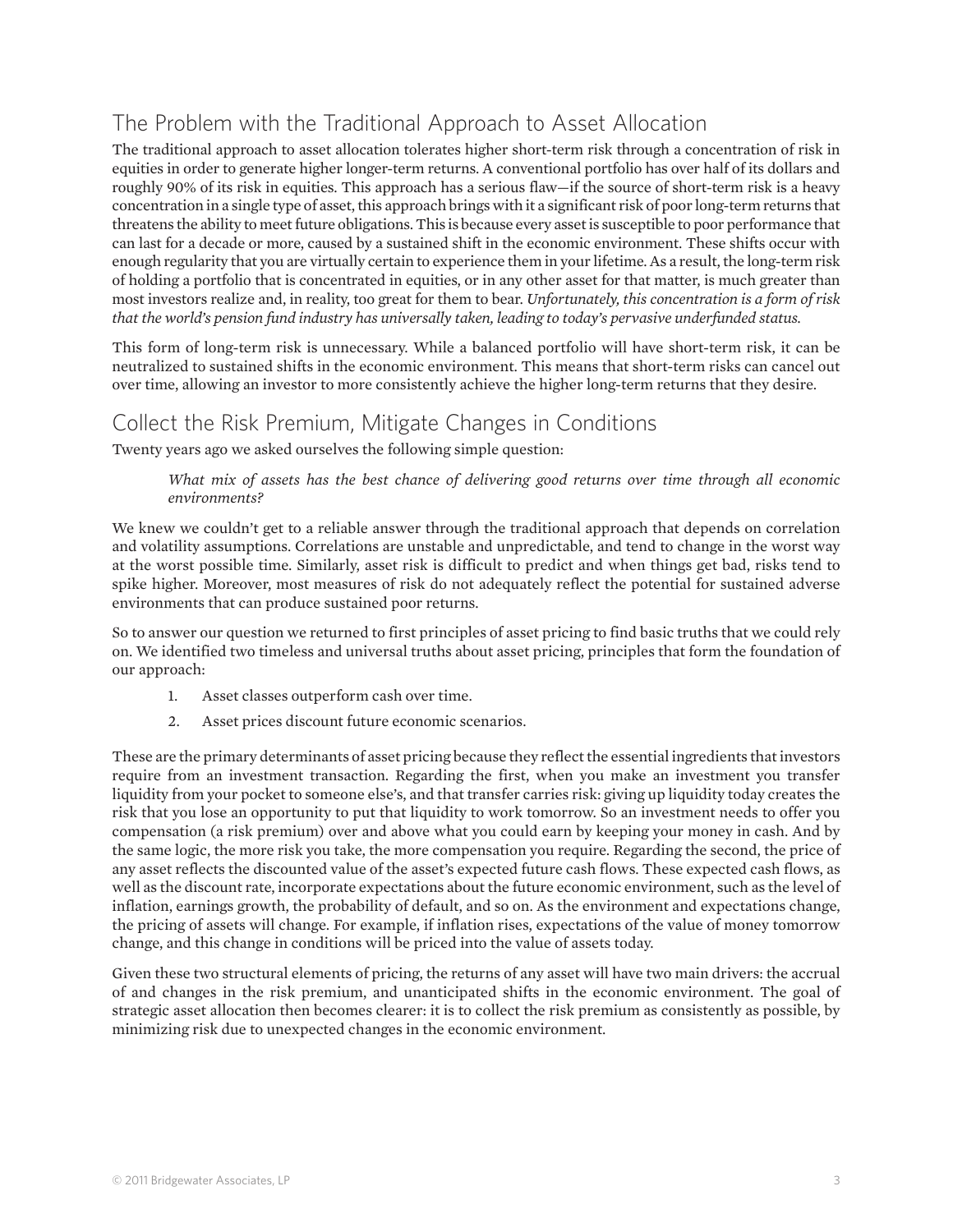This framework also exposes why the traditional approach of relying on correlation and volatility assumptions to achieve this goal is flawed. For example, consider the correlation of stocks and bonds in light of the fact that they discount future economic conditions. Stocks give you a claim on future earnings, so they discount a future path of earnings growth and are worth more when earnings and the economy are stronger than expected. Bonds give you a fixed stream of payments and discount a forward path of interest rates for valuing those payments, so bonds do well when interest rates unexpectedly fall due to unforeseen economic weakness. In other words, these asset classes have opposite sensitivities to growth surprises. But they have the same sensitivity to inflation surprises. These relationships are summarized in the diagram below.



So if inflation were the only thing that mattered you would think that stocks and bonds would be positively correlated. But economic growth is also an important influence, and if economic growth were the only thing that mattered you would think that stocks and bonds would be negatively correlated. Given this, what will be the future correlation of stocks and bonds? You really can't know without knowing the future economic environment, which is a problem if you are trying to build one portfolio that performs well in all environments.

#### Environmental Balance Reliably Mitigates Shifts in Conditions

It is this understanding of the pricing structure of assets that led us to the All Weather approach. This approach recognizes that the only way to achieve reliable diversification is to balance a portfolio based on the relationships of assets to their environmental drivers, rather than based on correlation assumptions, which are just fleeting byproducts of these relationships. To do this, we recognize that while asset classes offer a risk premium that is by and large the same once adjusting for risk, their inherent sensitivities to shifts in the economic environment are not the same. Therefore you can structure a portfolio of risk-adjusted asset classes so that their environmental sensitivities reliably offset one another, leaving the risk premium as the dominant driver of returns.

We explained the instability of the correlation between stocks and bonds in terms of their opposing biases to economic growth and their similar biases to inflation. Indeed, while asset prices incorporate expectations about a wide range of economic factors, growth and inflation are the most important. This is because the aggregate cash flows of an asset class and the rate at which they are discounted are determined largely by the volume of economic activity (growth) and the pricing of that activity (inflation). As a result, asset class returns will be largely determined by whether growth comes in higher or lower than discounted and whether inflation comes in higher or lower than discounted, and how discounted growth and inflation change. The relationships of asset performance to growth and inflation are reliable—indeed, timeless and universal—and knowable, rooted in the durations and sources of variability of the assets' cash flows.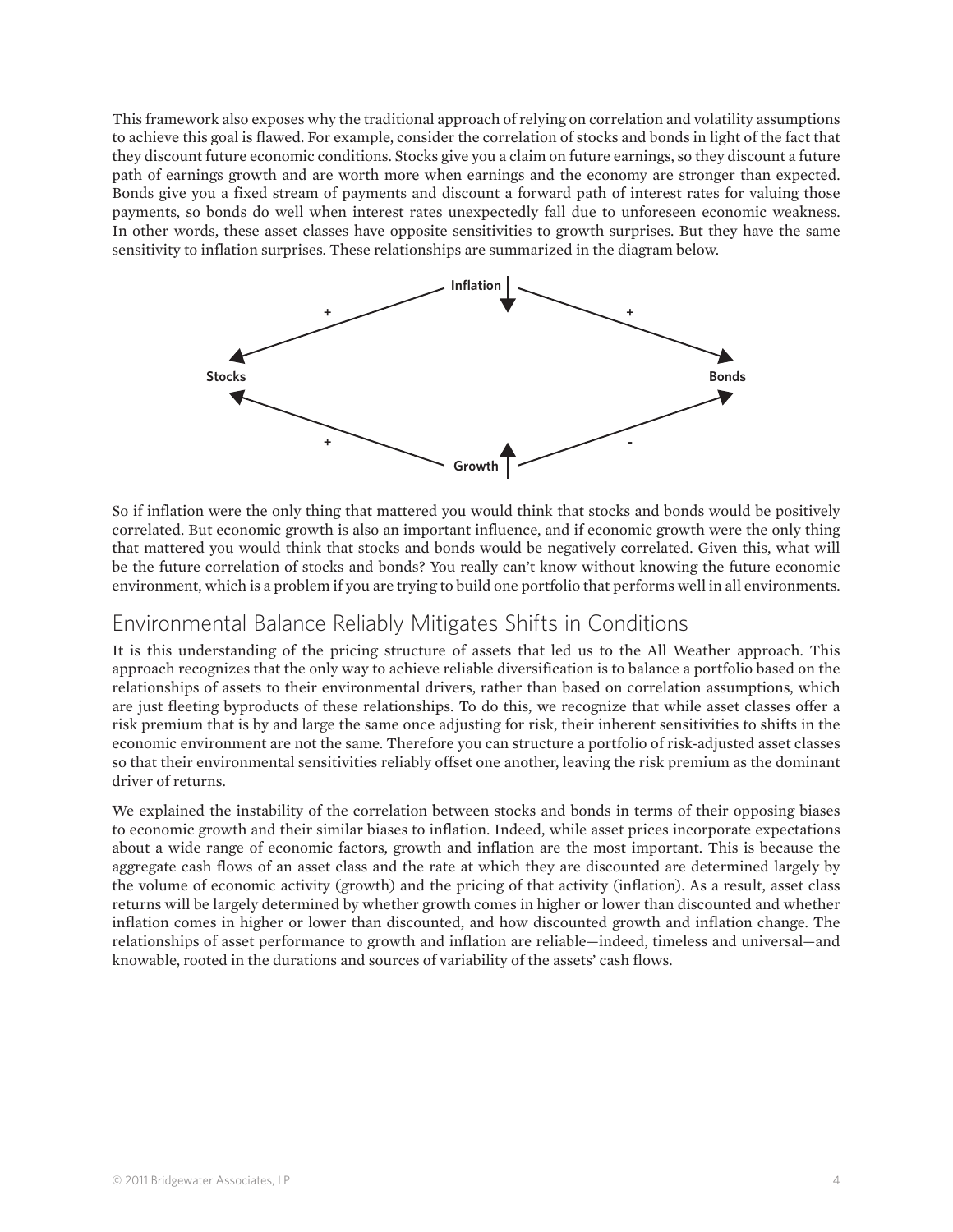The All Weather approach exploits these reliable relationships by holding similar risk exposure to assets that do well when (1) growth rises, (2) growth falls, (3) inflation rises, and (4) inflation falls (all relative to expectations), through four sub-portfolios which are designed to capture these four risk exposures. We spread our risk evenly across these four sub-portfolios because we do not assume that the market has any systematic tendency to over- or under-discount future growth and inflation.



The result of this balance is that the underperformance of a given asset class relative to its risk premium in a particular environment (e.g., nominal bonds in higher than expected inflation) will automatically be offset by the outperformance of another asset class with an opposing sensitivity to that environment (e.g., commodities), leaving the risk premium as the dominant source of returns, and producing a more stable overall portfolio return.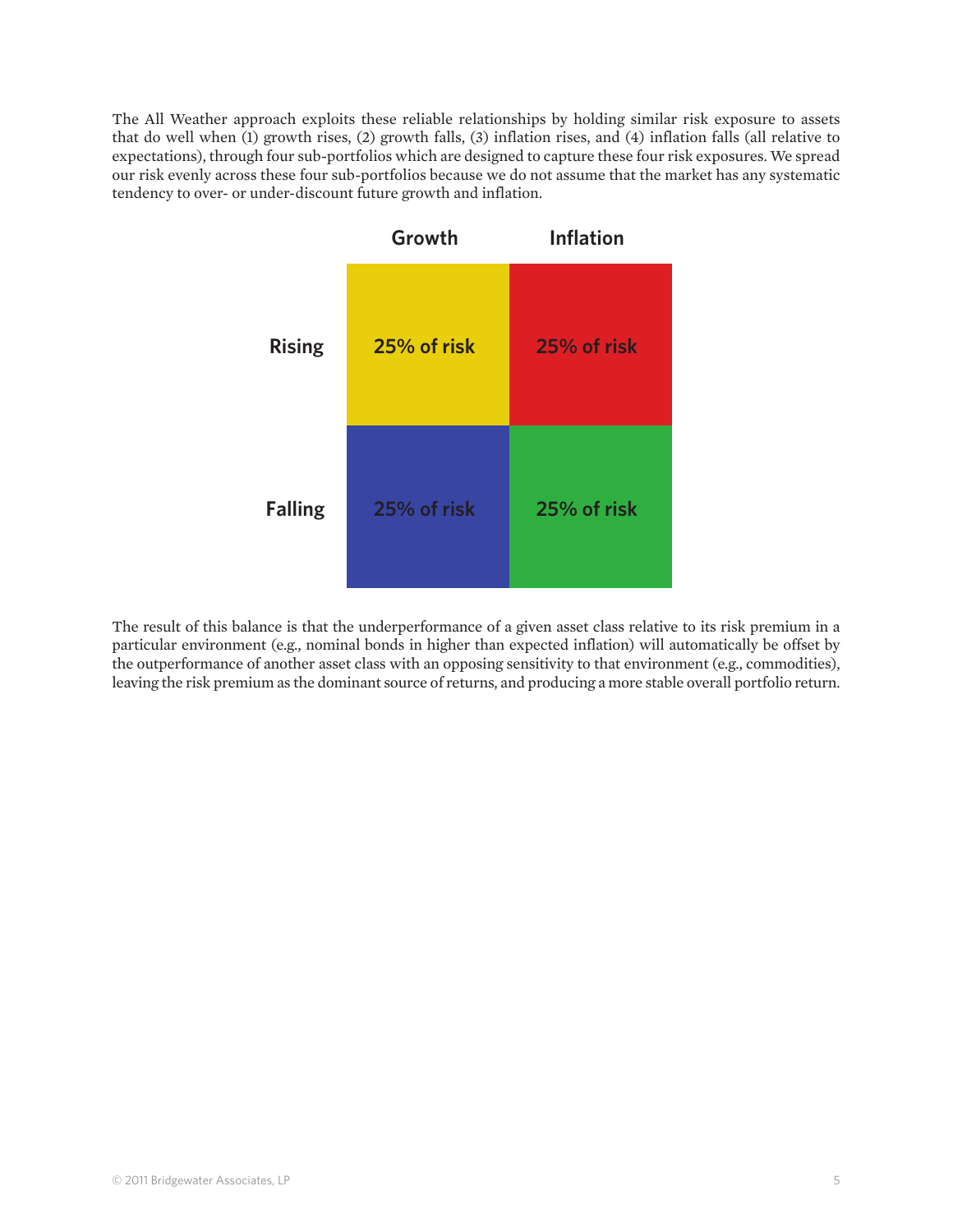As an illustration of the reliability of this environmental framework, below we show the historical performance of stylized two-asset rising and falling growth and inflation sub-portfolios, with the impact of the variable risk premium removed, to isolate the effects of shifts in the economic environment. By and large, rising growth/ inflation assets responded similarly in magnitude but opposite in direction to falling growth/inflation assets. So balancing rising assets against falling assets would have reliably mitigated the impact of these environmental shifts. This approach is designed to provide reliable balance because it is derived from an understanding of the inherent nature of the pricing structure of assets, and does not depend on unreliable correlation or volatility assumptions.



**Rolling 3-Year Returns (Without Risk Premium)**

Rising growth represented by risk-matched commodities minus IL bonds, falling growth represented by risk-matched nominal bonds minus stocks, rising inflation represented by risk-matched commodities minus stocks, falling inflation represented by risk-matched nominal bonds minus IL bonds. For illustrative purposes only. The example does not necessarily indicate the actual historical or current implementation of Bridgewater's strategies.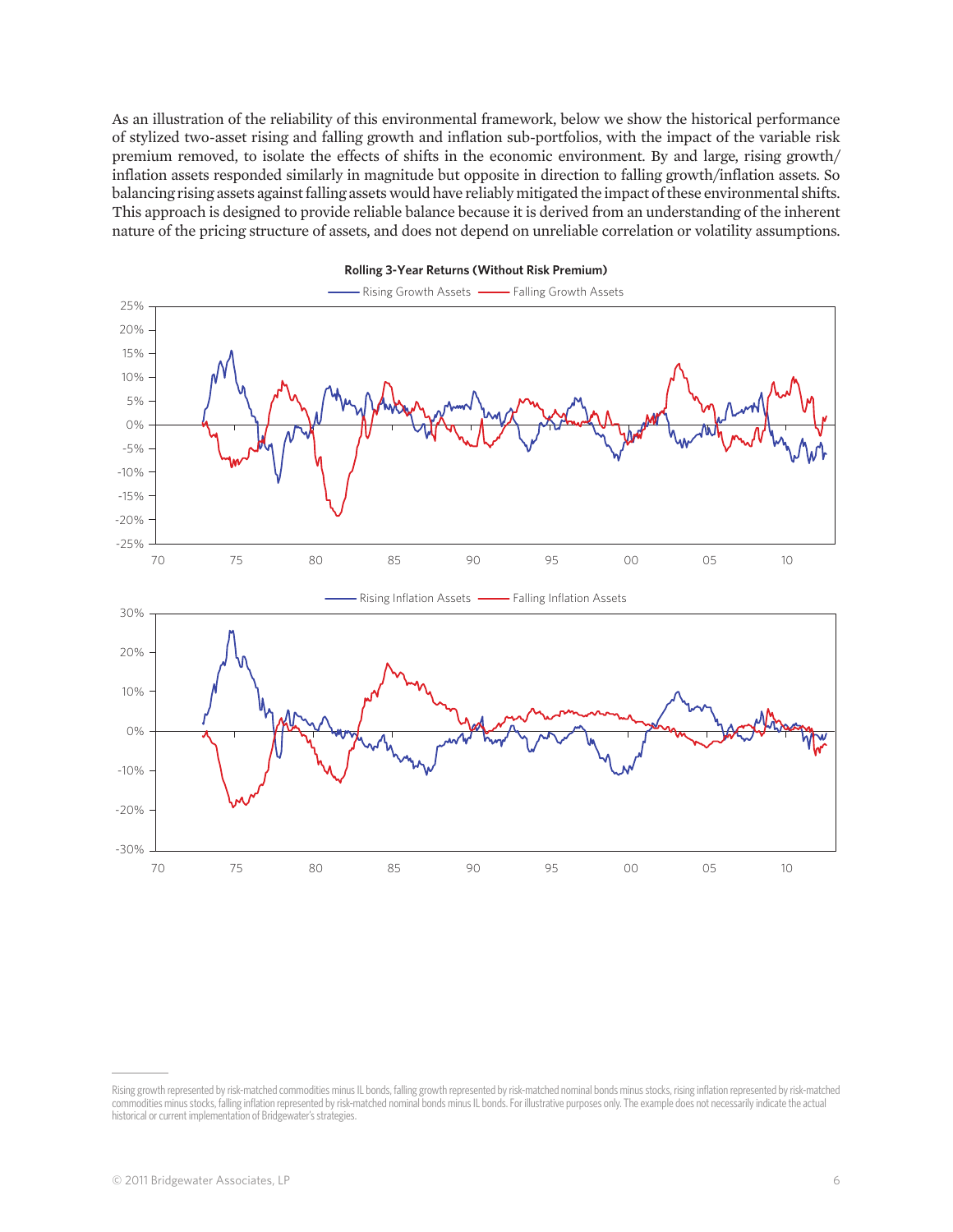### Environmental Balance Outperforms at Any Return/Risk Level

There is no tradeoff between diversification and target returns. A balanced portfolio offers a higher ratio of return-to-risk than a concentrated one—we expect All Weather to deliver a return-to-risk ratio roughly double that of the traditional, equity-dominated portfolio. This higher ratio can be exploited to achieve the same return with less risk, or greater return for the same risk, or somewhere in between. A higher ratio can be harnessed in these different ways because a portfolio's return is just the average of the returns of its component assets, and the return and risk of each asset can be adjusted to any reasonable level by borrowing or lending at the riskfree rate. As an example, a balanced portfolio can match the expected return of a portfolio 100% invested in equities, but will do so with a much lower level of risk. The charts on the following page show the cumulative returns and drawdowns (peak to trough declines) of a fully balanced portfolio vs. those of a portfolio that is 100% invested in global equities. The balanced portfolio achieved the same return with around one-third the risk. The same returns were achieved with much smaller losing periods, and these losing periods passed relatively quickly rather than lasting for many years.

Since 1996, our All Weather approach has been stress-tested through significant bull and bear markets in equities, two recessions, a real estate bubble, two periods of Fed tightening and Fed easing, a global financial crisis and periods of calm in between. Through these varied environments the All Weather asset allocation mix has achieved a Sharpe Ratio in line with the 0.6 expectation that we established at the outset of the strategy, and also in line with its performance over 85 years of back-testing. At the normal 10% targeted risk All Weather has outperformed major asset classes as well as the traditional portfolio, with much less risk per unit of return.

Risk Parity is catching on because investors are realizing that balance is a superior approach to asset allocation. However, it is not safe to blindly assume that all Risk Parity approaches are the same or will perform reliably through all environments. We would be wary of approaches that are overly engineered, or that depend on estimating future correlations and volatilities. It is more reliable to estimate the risks and diversification properties of assets based on a fundamental understanding of their pricing characteristics and approximate assessments of their risks than with complex or overly precise quantitative measures. Also worrying are strategies that include alpha bets but do not appropriately size the amounts of alpha and beta based on the quality of each return stream. To be clear, we do not believe that All Weather approach is the only good approach to balanced beta. But it is the most reliable approach that we know of, and its long-term track record speaks to its quality.

Most institutional portfolios are badly out of balance. The returns of most institutional portfolios are 90+% driven by the return of equities, exposing them to a single adverse event which could last for decades, a poor performing equity market. Given the current choices available, not balancing the portfolio is so risky as to be imprudent.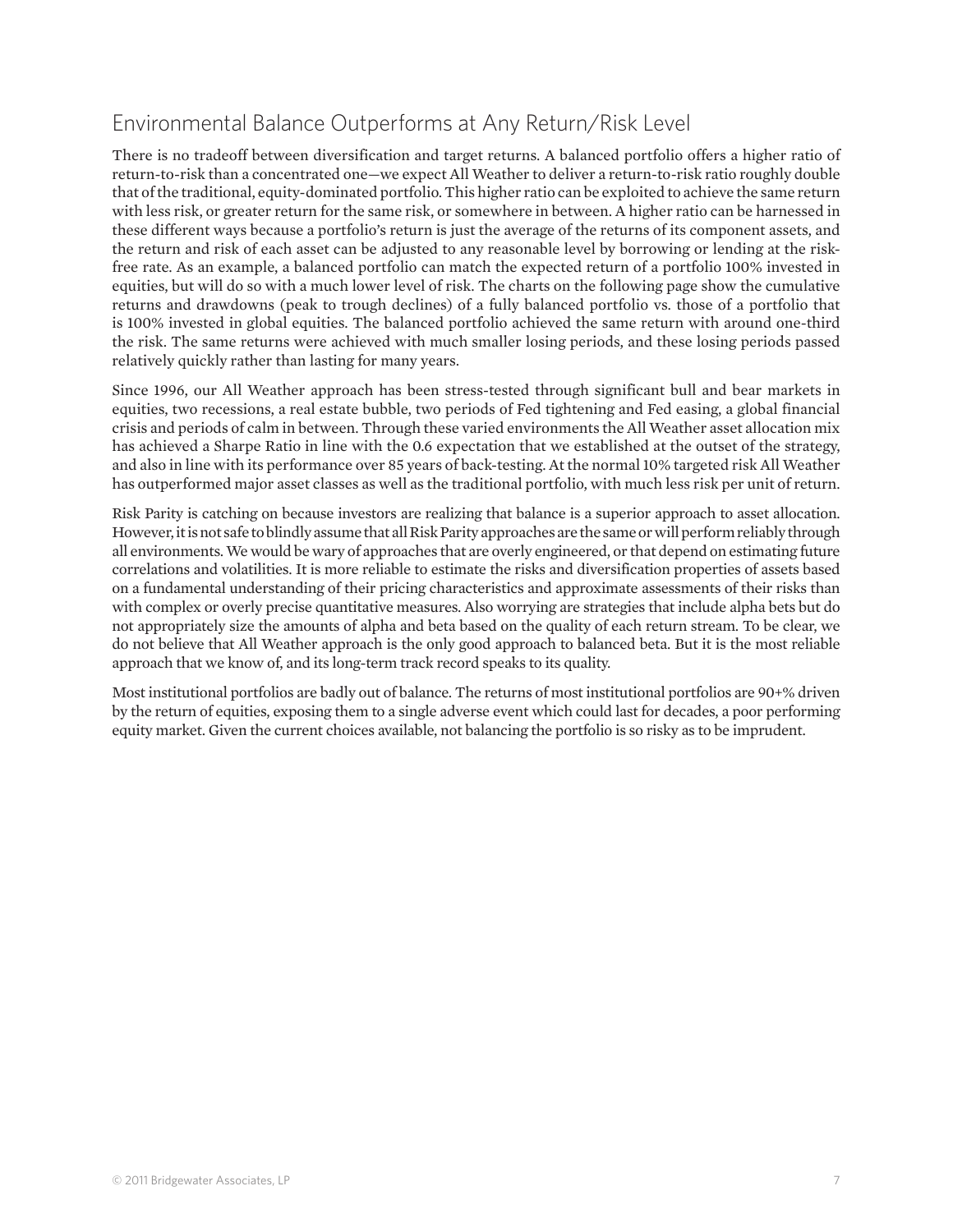



Global Equities Unhedged - All Weather Asset Mix at Same Return

Data shown are gross of fees. HYPOTHETICAL PERFORMANCE RESULTS HAVE MANY INHERENT LIMITATIONS, SOME OF WHICH ARE DESCRIBED BELOW. NO REPRESENTATION IS BEING MADE THAT ANY ACCOUNT WILL OR IS LIKELY TO ACHIEVE PROFITS OR LOSSES SIMILAR TO THOSE SHOWN. IN FACT, THERE ARE FREQUENTLY SHARP DIFFERENCES BETWEEN HYPOTHETICAL PERFORMANCE RESULTS AND THE ACTUAL RESULTS SUBSEQUENTLY ACHIEVED BY ANY PARTICULAR TRADING PROGRAM. ONE OF THE LIMITATIONS OF HYPOTHETICAL PERFORMANCE RESULTS IS THAT THEY ARE GENERALLY PREPARED WITH THE BENEFIT OF HINDSIGHT. IN ADDITION, HYPOTHETICAL TRADING DOES NOT INVOLVE FINANCIAL RISK, AND NO HYPOTHETICAL TRADING RECORD CAN COMPLETELY ACCOUNT FOR THE IMPACT OF FINANCIAL RISK IN ACTUAL TRADING. FOR EXAMPLE, THE ABILITY TO WITHSTAND LOSSES OR TO ADHERE TO A PARTICULAR TRADING PROGRAM IN SPITE OF TRADING LOSSES ARE MATERIAL POINTS WHICH CAN ALSO ADVERSELY AFFECT ACTUAL TRADING RESULTS. THERE ARE NUMEROUS OTHER FACTORS RELATED TO THE MARKETS IN GENERAL OR TO THE IMPLEMENTATION OF ANY SPECIFIC TRADING PROGRAM WHICH CANNOT BE FULLY ACCOUNTED FOR IN THE PREPARATION OF HYPOTHETICAL PERFORMANCE RESULTS AND ALL OF WHICH CAN ADVERSELY AFFECT ACTUAL TRADING RESULTS.